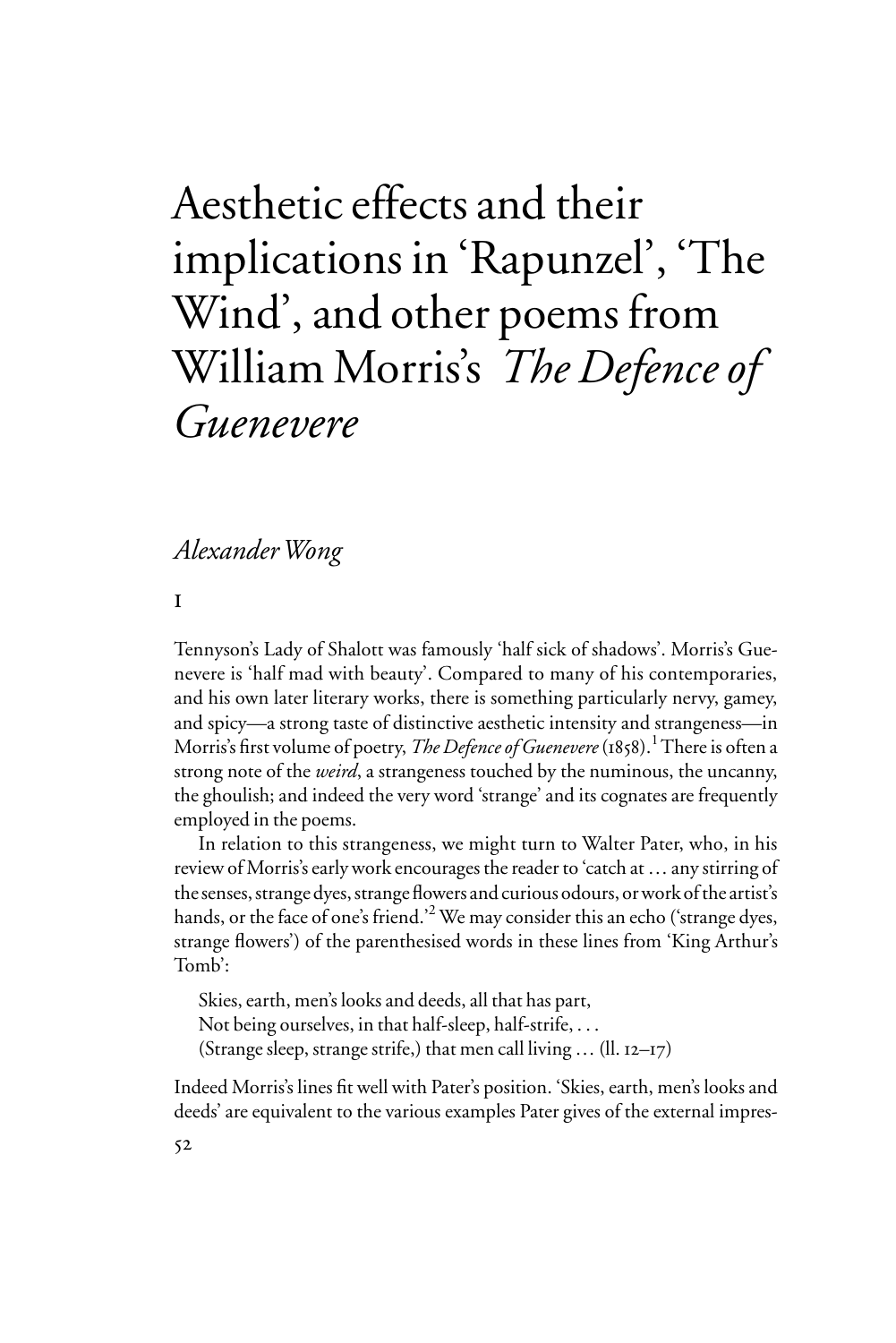sions and stimuli which lead to 'stirring of the senses'. Both Morris and Pater share this idea of life as 'strange', or of its potential to be so to an aesthetic observer and the notion of the value of such strangeness. In 'The Poetry of Michelangelo' (1871), later part of *The Renaissance*, Pater writes:

A certain strangeness … is indeed an element in all true works of art: that they shall excite or surprise us is indispensable. But that they shall give pleasure and exert a charm over us is indispensable too; and this strangeness must be sweet also—a lovely strangeness.<sup>3</sup>

In the 'Postscript' to *Appreciations* (1889), moreover, he specifically relates this quality of strangeness to Romanticism (as opposed to Classicism): 'It is the addition of strangeness to beauty, that constitutes the romantic character in art ...'.<sup>4</sup> Pater essentially realises the basic strangeness of art in its relation to life, and understands that an appropriate degree of this quality is necessary for a work of art to make itself felt; it is productively disorientating. Simultaneously distancing and intriguing, it forces us to take a fresh look at familiar objects. 'Failure is to form habits,' Pater famously said.5

The element of cultivated strangeness in the *Guenevere* collection is distinctive, though not isolated. The poems' patterned intricacy, narrative confusion and rearrangement—indeed, sometimes, lack of narrative; their bright colouring, and emphasis on sound and music; their awkward angularity and twistiness of structure, rhythm, perspective, emotion—indeed of the human form itself; all these qualities align them (some, where such traits are strongest, more than others) with Rossetti's early watercolours, as well as with the work of other painters experimenting with what would later become Aesthetic Movement tendencies. Three poems in Morris's *Guenevere* – 'King Arthur's Tomb,' 'The Blue Closet,' and 'The Tune of Seven Towers' – were inspired by Rossetti watercolours from which they take their name. Of these, the last two are amongst those poems in the collection which demonstrate such characteristics at their most extreme.

Paul Thompson regards the merit of *Guenevere* as 'something of an accident; a vividness of expression which stumbled out of Morris's unconscious almost in spite of himself'. He quotes Morris himself, writing to Cormell Price about his rhymes: 'it *is* incompetency …' But I cannot quite go as far as to say, with him, that 'apparently masterly devices in the poetry were the result of chance.'<sup>6</sup> When Mackail asked which model the *Guenevere* poems were written on, Morris, he says, replied that they were 'More like Browning than anyone else, I suppose.'7 This suggests a deliberate roughness, brokenness, obliquity: the narrative *difficulty* encountered in the poem 'The Defence of Guenevere' does seem indeed cultivated. Alongside strangeness comes difficulty. The obliquity of such works is certainly designed to give pleasure: that of the highly-wrought. But this trait is dependent upon the existence of a relatively small, necessarily elite intellectual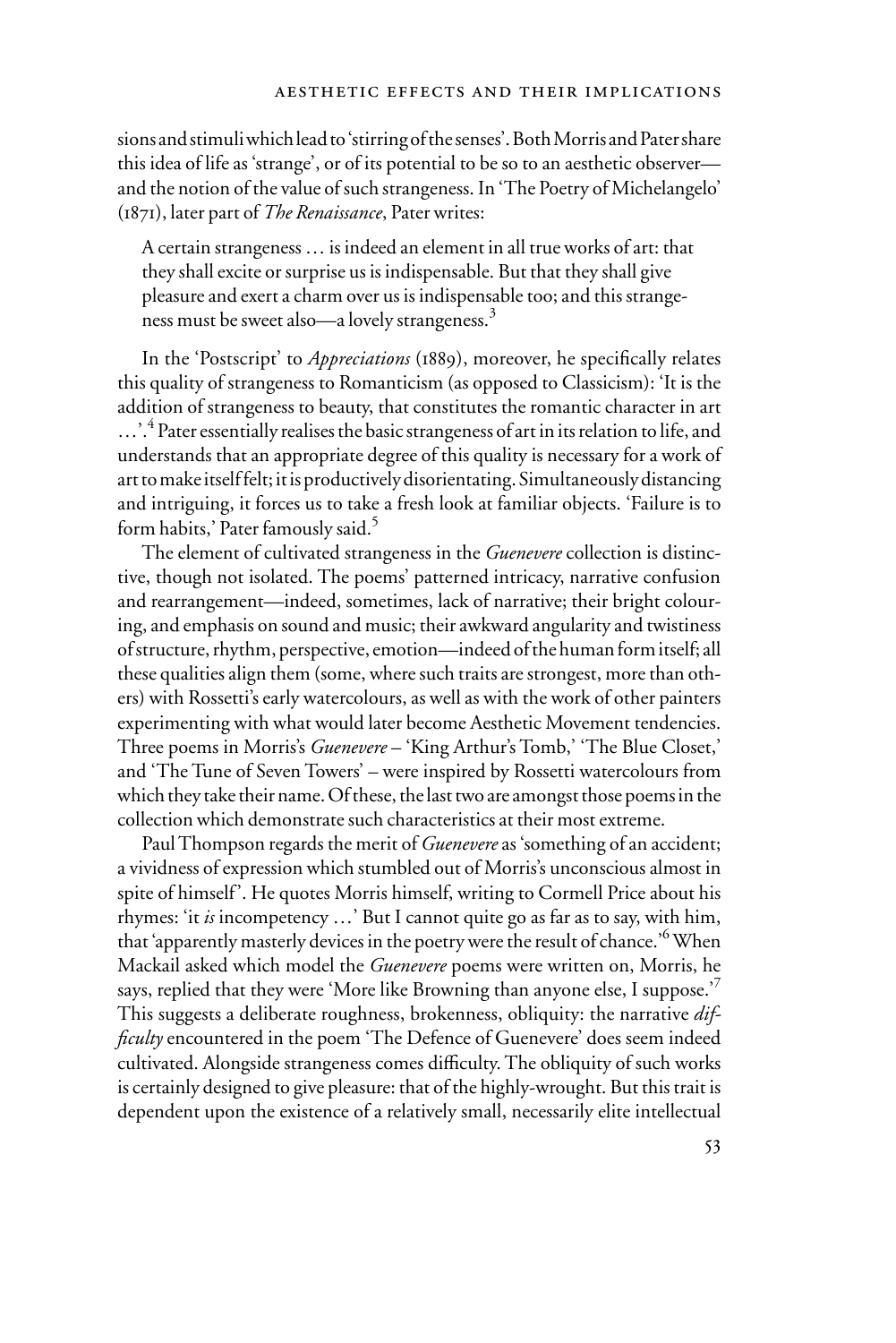readership, and perhaps may be felt by the artist (certainly, one such as Morris, who would be increasingly drawn into Socialist politics) to be overly self-rewarding, self-indulgent.

What, then, is the particular flavour of these strange, intense early poems? Much is in the experimental forms, the free rein of the lyric, and difficult or unusual rhythms (accidental or otherwise). This early strangeness is diminished in later works in part because of Morris's concentration chiefly on longer narrative poems in consistent metres. Burne-Jones, surely thinking of these later works, commented: 'unless he [Morris] can begin his tale at the beginning and go on steadily to the end, he's bothered'.<sup>8</sup> It may be that the relatively poor critical and public reception of *Guenevere* contributed to a feeling of obligation in Morris as poet to greater finish, completion and narrative intelligibility.

Morris's career may be followed in terms of a continual tension, growing with his Socialism, between those aspects of his art which could be felt as indulgent, and those which promoted The Cause: anxieties about what Socialist artists are allowed to gratify in their own creative drives and tastes. The recognisable, fullydeveloped Morris can no longer, *except in translated works*, justify the difficult, abstract, decorated style of his early lyrics, with (what I hope to show is) their ambiguous treatment of social themes. (We might consider Morris's translations as a concession to his private artistic tastes and impulses, especially where they are odd and difficult). If, in the later works, Morris seems much less to be burning with Pater's 'hard, gem-like flame,' it is perhaps because Socialism does not live in the present, but the future. In 'The Beauty of Life,' (1880), Morris famously advised: 'Have nothing in your houses that you do not know to be useful, or believe to be beautiful'*.* 9 The contents of *Guenevere* may represent the latter type of 'thing', but over the course of his career Morris increasingly desired to produce work which would fulfil *both* criteria at once.

# i i

In discussing the judgement that *Guenevere* lacks moral gravity and a sense of social duty, Fiona MacCarthy contrasts the volume with contemporary works more directly engaged with social and political issues.<sup>10</sup> However, she does not take account, as neither does Elizabeth Helsinger, of the note of 'protest' for which E. P. Thompson argues, in what he considers to be the finest of the poems. Thompson infers in this collection a kind of re-invigorated Romanticism, manifested in part as aesthetic, emotional and narrative intensity and violence, and conducive, with time and alteration, to actively revolutionary politics. This is opposed to the passive nostalgia of mainstream Victorian Romanticism, and its 'luxurious misery.'<sup>11</sup>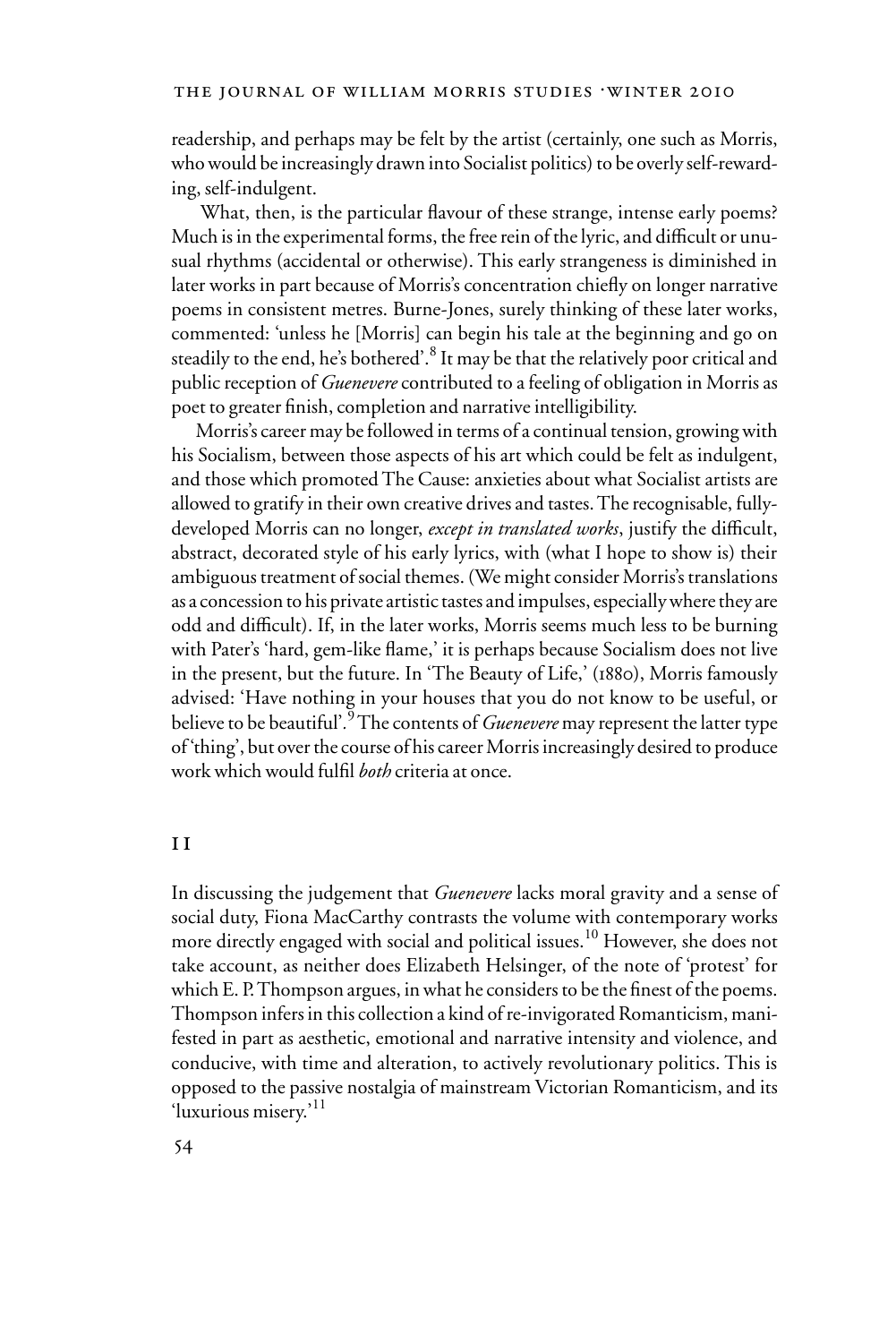#### aesthetic effects and their implications

Helsinger emphasises the lyric intensity of the poems, and in particular the role played by colour. But this quality is considered mainly from an aesthetic viewpoint, whereas Thompson brings out its political implications as an expression of youthful vigour and protest at the dulled conditions of Morris's contemporary world. When Helsinger does consider wider conceptual or ideological consequences of the aesthetic, she can be a little one-sided. For instance, she writes compellingly about Morris's use of intense colours as 'hinges' or 'triggering' stimuli for memories—often traumatic—and shifts in mental states, or as a mask for traumatic realities. She claims that 'in Pre-Raphaelite practice, colour often speaks less of serene faith than of social and sexual tensions and disturbed emotions': a point which she pushes perhaps a little too heavily, contrasting it neatly with Ruskin's association of 'medieval colour with medieval faith'. Her point is tenable only to a degree, but when she correctly observes that 'dulling and fading out of colour,' often 'compared to the colourless time before sunrise or dusk,' is linked in the poems with 'the general incapacity to feel (sometimes sensory as well as emotional)', her observation implicitly suggests that intensity of colour is very often associated with desirable capacity for, and intensity of, feeling, as well as with the tensions and disturbances which she emphasises (possibly as part of an effort, conscious or otherwise, to redeem the Pre-Raphaelites from charges of sentimentality). Intensity of colour is thus sometimes, if not always, illustrative of what E. P. Thompson sees as a show of youthful vigour, even when associated with trauma, violence, or distress. It is thus to some extent celebratory, vivid; contrasted with and essentially criticising modern drabness.<sup>12</sup>

A reading of 'Rapunzel' may help to show that, in some cases, a compromise between Helsinger's position and Thompson's can be interesting and fruitful; especially as the poem is one of deceptive simplicity disguising extreme complexity, to which neither critic pays significant attention. Isobel Armstrong, however, does offer a politicised reading, but argues (and in my view some of her specific comments belie this point) that:

The poems [in *Guenevere*] are not concerned either directly or indirectly with work or politics. Instead they are an attempt to *be* the form in which modern consciousness shaped by work and labour sees, experiences and desires, to be what it imagines and the myths it needs to imagine with.<sup>13</sup>

My own reading might be taken to suggest that 'Rapunzel' and 'The Wind' (which Armstrong also examines, and which I shall discuss later), are indeed concerned 'indirectly' with political themes and the idea of 'work'.

The opening scene (of 'Rapunzel'), as elsewhere in the volume, uses repeated sense-impressions. Temperature and moisture are particularly noted (ll. 38–48), but colour, as so often, predominates. Near the outset, the reader is faced with wide, indeterminate masses of colour and shade: 'knotted mass,' 'shadows,'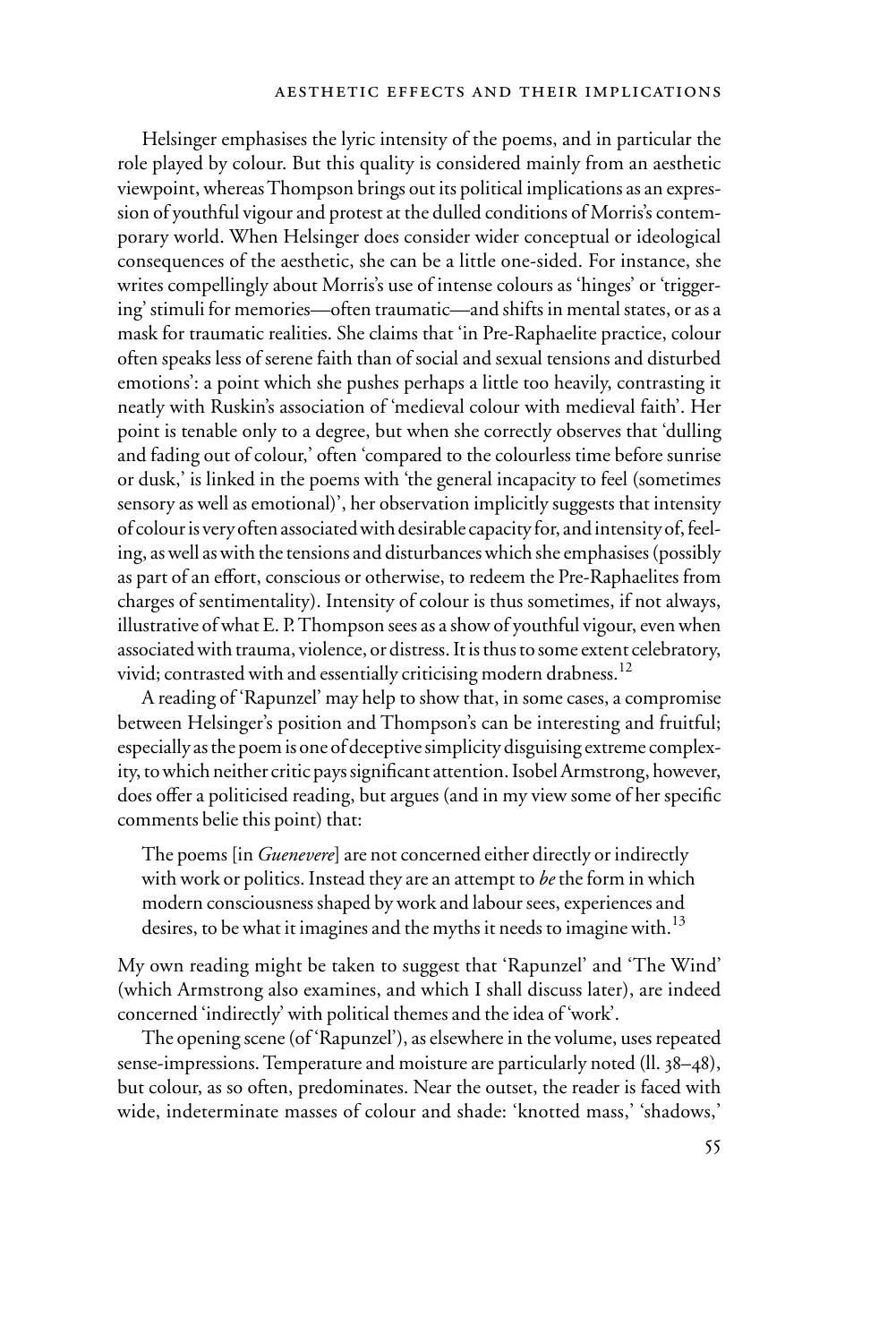'grass,' 'golden hair!' (ll. 17–20). Moreover, the violent disturbance usually simmering below the surface of Morris's early poems, glints occasionally with the symbolic colour of red. In the opening scene, Rapunzel twice evokes the colour red (ll. 9–10; ll. 27–29) which foreshadows a memory, later in the poem, of violence. Juxtaposition of red with yellow or gold not only anticipates this later memory, but also recurs in other poems: (e.g. 'The Wind', 'The Gilliflower of Gold'). Afterwards, she speaks of 'golden Michael, on the spire / Glowing all crimson in the fire / Of sunset' (ll. 202–04), again linking red with gold. Then, the traumatic memory:

… I saw against the wall One knight lean dead, bleeding from head to breast, Yet seem'd it like a line of poppies red In the golden twilight … (ll. 218–21)

Helsinger is correct about colour sometimes operating as a trigger or mask for repressed or inaccessible memories: here Rapunzel softens the gory memory of blood into one of symbolically red flowers. But the argument needs to go further. More generally, emotions and memories—especially difficult ones, repressed or partially accessible—come to be associated with sense impressions, abstractions, or objects: all externalities of limited relevance. Rossetti's 'The Woodspurge'<sup>14</sup> takes this habit to an extreme, symbolising objectively an incommunicable emotion by means of an arbitrarily connected external object, the flower. In *Guenevere*, the orange in 'The Wind' is one example of such an object; the gilliflower in 'The Gilliflower of Gold' another.

So far I have concentrated, as does Helsinger, on aesthetic qualities of 'Rapunzel' and their application to psychological readings. Incorporating E. P. Thompson's concerns, I will now suggest that vibrant colour in the poem not only means violence and disturbance, but life: intensity as 'a measure of the intensity of his own revolt against the impoverished relationships of his own society', the vivid aesthetics signalling 'not nostalgia but protest'. Further, 'Rapunzel' may be read as a poem about responsibilities, vanities, and, above all, *action* versus dreamy passivity. Thompson sees Morris as refusing the 'dream-world of imagination' to which 'the aspirations of the great romantic poets' had sunk. 'He refused to relax passively in the currents of nostalgia, however much he felt their attractions.'<sup>15</sup> 'Rapunzel' would appear to address this very conflict.

In the second scene, the Prince dreams of a 'path of stars' (l. 52) to heaven from which humans turn back (mirroring 'the golden stair' of Rapunzel's hair), in describing which he (ll. 69–74) refers to his life at court, from which he has fled. He 'was content to live that wretched way' amongst 'knave[s] and coward[s],' but has now ridden forth 'arm'd beneath the burning sun.' His 'real life had begun,' and he knows he will be 'strong.' The pale, cowardly vanities of court have given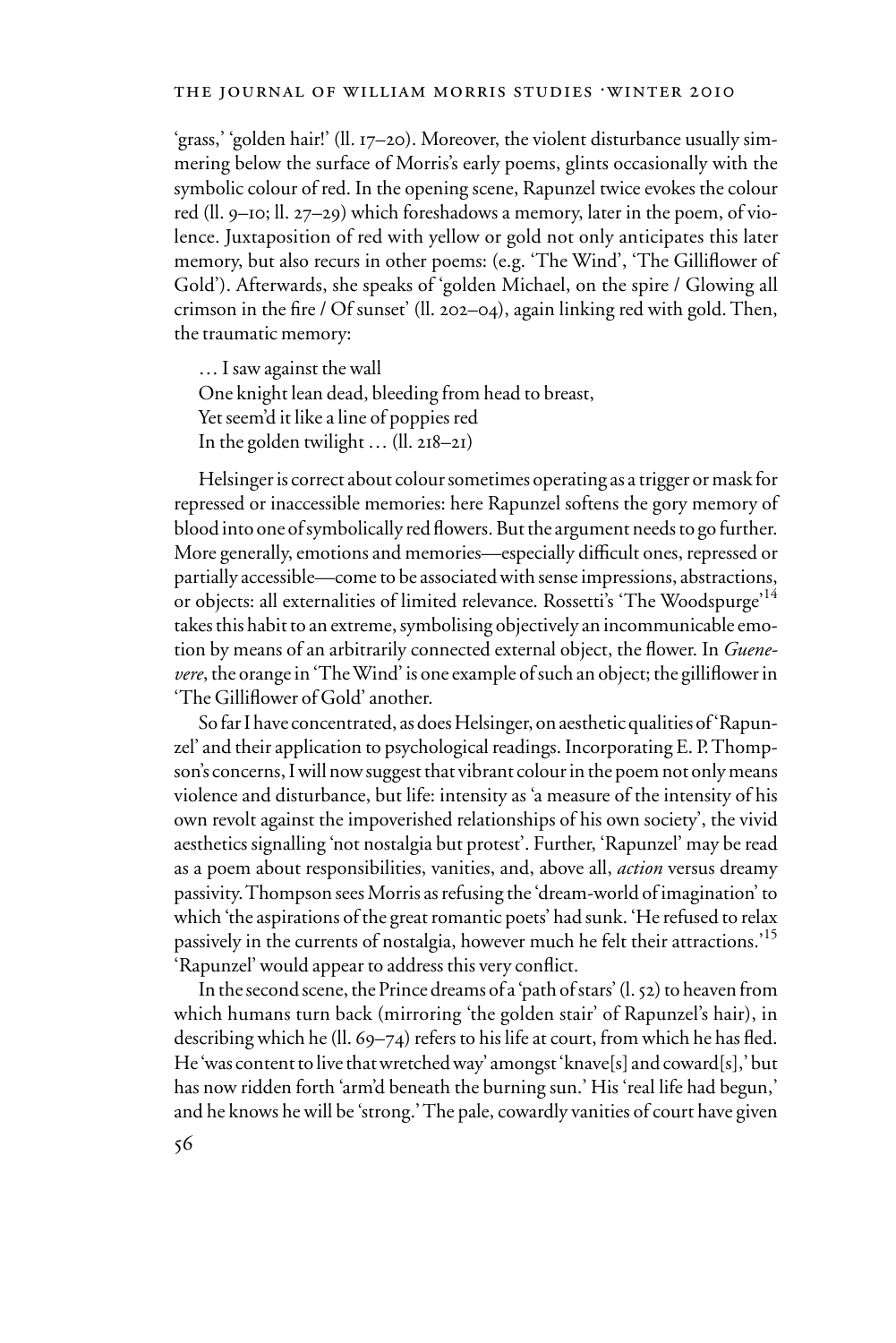way, apparently, to manly action, life, vigour. There is an increase in sensory impression: music and heat: 'the birds within the thickets sung, / Even in hot noontide' (ll. 76–77). He is 'riding out to look for love' (l. 75). Is this a noble cause? Is it redemptive, or selfish? Is the Prince renouncing worldly vanities or ignoring his duties? Is he correct to see his quest as 'real life'?

What follows is an ebb and flow of colour and colourlessness, which coincides, respectively, in the Prince, with action and dreamy passivity. Such conflict of mood is always present in him. Looking on Rapunzel's tower, he

… saw the proofs

Of a great loneliness that sicken'd me; Making me feel a doubt that was not fear, Whether my whole life long had been a dream, And I should wake up soon in some place, where The piled-up arms of the fighting angels gleam  $\ldots$  (ll. 89–94)

Line 90 recalls 'The Lady of Shalott', <sup>16</sup> and Rapunzel is obviously in comparable circumstances. However, this time, the male hero is also lost in dreams: although the above excerpt ends with images of action, defiance and manly assertion, five lines later he lies 'a-dreaming'. A 'strange year' passes in inactivity of 'joyous pain,' his 'heavy body' lying on the ground (ll. 138–140): he fears that it is 'a kind of dream not understood' (l. 144). Time is lost in passive, languishing self-indulgence; but the Prince still feels a need to break away: 'I am not happy here, for I am strong' (l. 151). What is needed is *action*: dreams limit and weaken. Armstrong hints at this point in her discussion of 'powerlessness' in the poem, for she observes that 'The Prince … can only gain access to Rapunzel when he has assumed the warlike identity urged upon him by his guardians in the "council hall", when he works rather than dreams'.<sup>17</sup>

'Fighting angels' reappear in Rapunzel's song. Here the 'moral' of the story becomes increasingly complicated, and there is a difficult irony in Morris's ambiguous diversion of the expected straightforwardness of the fairy-tale. Rapunzel's religious stance is troubling. Her prayer (ll. 162–81) is strongly sensual and material: 'Give me a kiss, / Dear God …', 'Lord, give Mary a dear kiss …', '… bring me that kiss / On a lily!' When she prays for 'a true knight' who has

… a steel sword, bright, Broad, and trenchant; yea, and seven Spans from hilt to point, O Lord! And let the handle of his sword Be gold on silver … (ll. 169–73)

the erotic and the materialistic powerfully meet. Even St Michael is imagined in the form of a precious object: 'gold Michael, who looked down, / When I was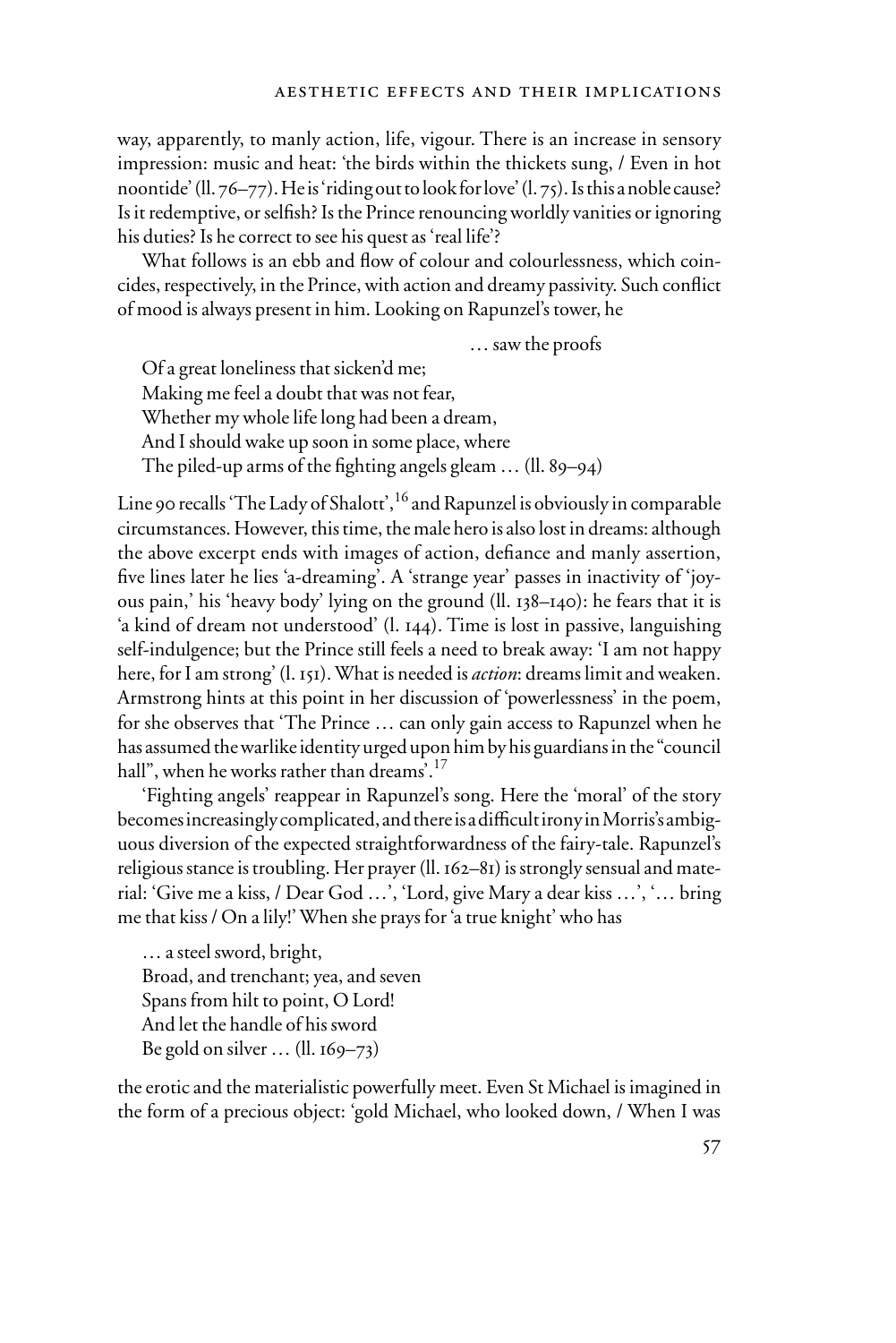there, on Rouen town …' (ll. 178–79). (Morris probably also had in mind the medieval gold coin the Angel, depicting St Michael—which association further highlights the feeling of religion commodifed). And yet, in the midst of the witches' Sabbaths, she experiences religious visions: 'a trance / God sends in the middle of that dance, / And I behold the countenance / Of Michael …' (ll.  $192 - 95$ ).

Visions, witchcraft, St Michael, Rouen, incarceration—surely Morris is making a bizarre allusion to Joan of Arc? Ambiguous as well, since historical accusations of witchcraft may here be relevant. (It transpires that 'Rapunzel' has taken the name of the witch who imprisons her, suggesting some kind of identity blurring.) Joan is a notoriously ambiguous figure. (Puppet? Propagandist? Saint?) But *her* dreams, so to speak, inspire active social efforts—to fight oppression whereas in 'Rapunzel,' the Prince's dreams are generally prohibitive of action. Yet, if the poem is to be read in this way, Morris foxes the reader by leading the hopeful narrative to an ambiguous ending, which seems a kind of defeat. Arguably the ending is a subtle critique of the smug, socially elite luxury and 'mere matrimonial existence' which is apparently *not* criticised or censured in *Love is Enough* (1872); a work which disappointed Burne-Jones: 'It's splendid when the King gives up his Kingdom for Love's sake, but when at the end it comes to nothing more than a mere matrimonial existence, that's poor'.<sup>18</sup>

The moral confusion of the poem comes to a head when Rapunzel reveals that her name is *not* Rapunzel (l. 280). The Prince explains that a minstrel had prophesied to him of a yellow-haired woman, whose name would be Guendolen. Now he repeats 'that song the *dreamy* harper sung' (l. 286; emphasis mine). Thus, after fruition of the hero's manly action (rescuing the damsel), he *reverts to dreams*. Matters worsen when the damsel accepts this 'new-found name' (l. 305): 'found' for the first time, or found again? She seems to be willing to become a kind of passive commodity. Her words of reassurance to her rescuer then evoke a twilight state—colourless, like much of the imagery surrounding inaction and dream in the poem, and death elsewhere in the volume:

But all my golden hair shall ever round you flow, Between the light and shade … (ll. 307–08)

In the final scene (II. 309–341), the sense of vain materialism returns disconcertingly with unusually frequent repetition of the same colour: gold. Precious materials are not excluded from Morris's utopian vision, even in the Socialist years; gold is for everyone in Nowhere, and not hoarded or fetishised. But here it seems associated with regal pomp, and becomes monotonous. We hear the voices of 'great knights' only—a social elite. When Guendolen says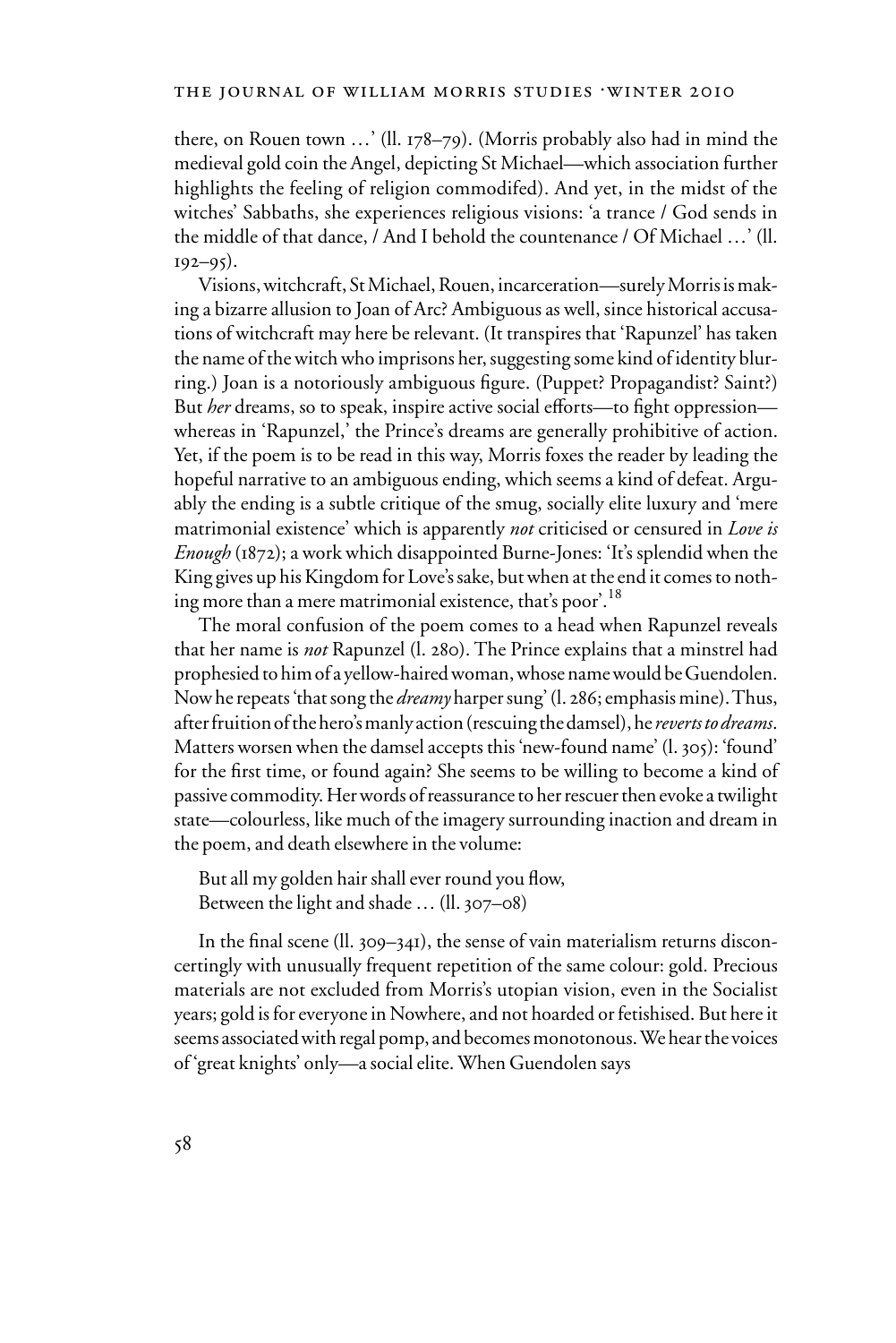Nothing wretched now, no screams; I was unhappy once in dreams … (ll. 335–36)

is she, so to speak, correct? Is not her new life of royal, matrimonial comfort and luxury in some sense less *real* than the wretched screams of her past? She speaks of her imprisonment as a time of 'dreams,' and yet, earlier, during that very period, she has told us that she *cannot* dream except '*when they let me dream'* (l. 175).

'Rapunzel' is a poem which explores the idea of 'dreams', their varieties, values, limitations. As such, it makes a valuable case study in the context of a central debate about *The Defence of Guenevere*: how to reconcile (in Florence Boos's words) its 'eroticised violence' and 'violent, anarchic world' with Morris's Ruskinian 'idealisation' of medieval society. In her view, 'Morris went out of his way to document the violence and degradation which flowed from feudal abuses of power'.19 Whilst I am sceptical of such poems' ability to 'document' any such thing, it is certainly true that the medievalism of *Guenevere* is frequently brutal, and invites politicised interpretation. As Richard Frith observes, these poems 'tend to be praised today for their rejection of *dreams*', (italics mine) and for their 'gritty realism'. Frith sets out, in his readings of the Froissartian poems, 'to suggest some of the ways in which the ideal infiltrates Morris's undeniably brutal vision of the medieval world', attempting thereby to temper the emphasis on 'ironic and anti-romantic' aspects of the poems by critics concerned 'to clear Morris of the charge of mere literary escapism'.20 Frith thus appears to equate 'dreams' with 'the ideal;' whereas my reading of 'Rapunzel' (which was beyond the scope of Frith's examination) centres on the idea of 'dreams' in a sense, or senses, at once more literal and more general. Nevertheless, although I do detect in this particular poem an implied 'rejection of dreams,' this inference must be taken in the context of a fairy-tale poem which must surely be considered at least as 'romantic' as it may be 'anti-romantic,' and I wholly concur with Frith's argument that elements of idealism or dreaminess in the poems should not and need not be underplayed.

Armstrong makes the obvious connection between Rapunzel's hair, and wealth, regarding it furthermore as a 'symbol of mediation'; but she rightly concludes that its 'importance  $\ldots$  in the poem is not that it can be given a specific meaning but that it is implicated in desire and is substituted for different things in different ways'.<sup>21</sup> Of course, Guendolen  $may$  simply be taken as representative of wealth or abundance (susceptible to materialism, but capable of spiritual purposes) brought away from the covetous clutches of the witches (who still clamour, at l. 314, for '*One lock of hair*') to freedom and public *display* (which is all one can really argue) by the Prince. This more obvious reading still reveals sociopolitical concerns, but does not take account of the complex and ambivalent handling of *dreams* and *dreaminess*, versus action, in the poem; nor thematic links with aesthetic effects—primarily colour. It also feels to me rather too reductive.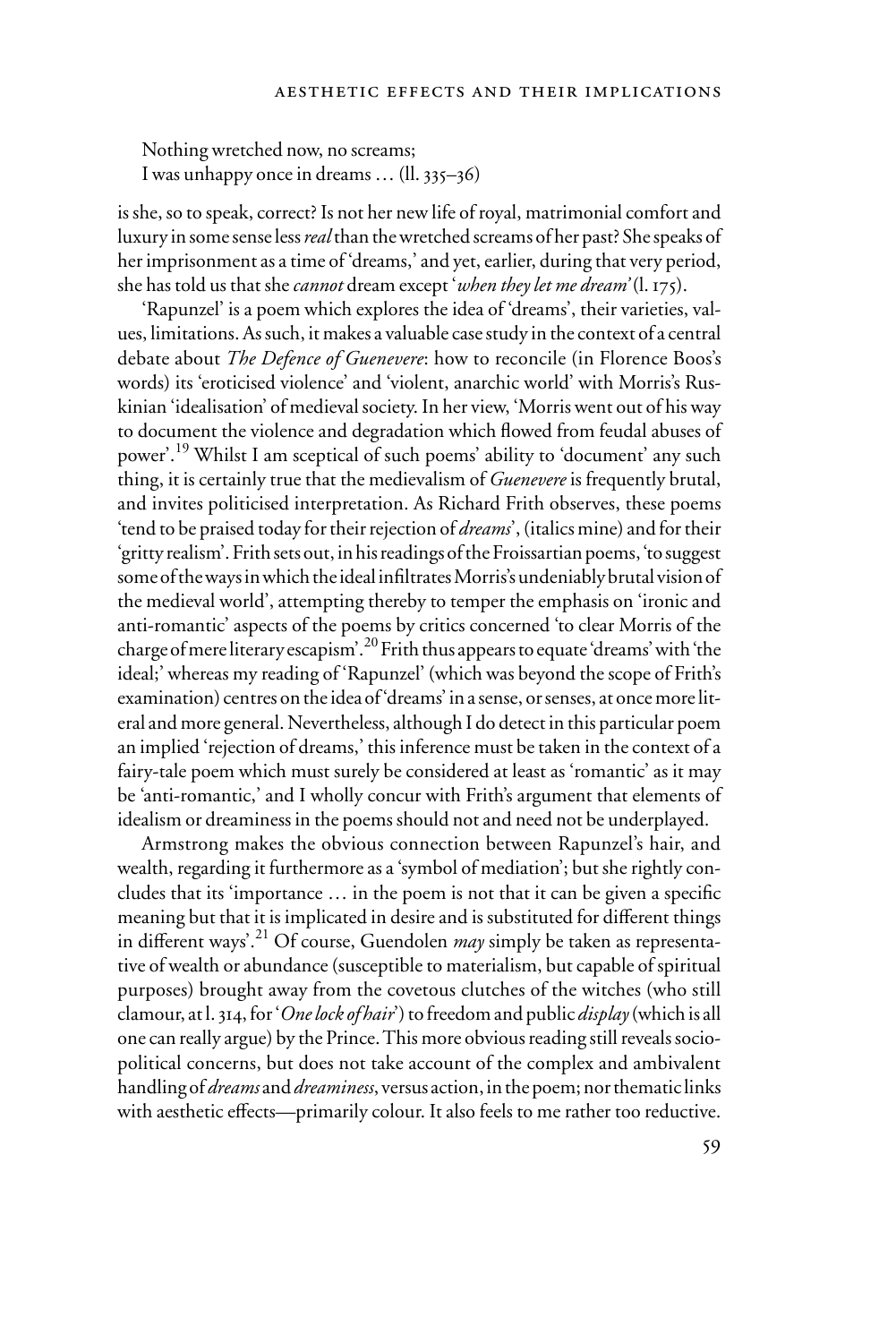The poem gives no real satisfaction to either the hero's anxieties or the heroine's regarding the 'dreams' which cloud their experiences; the images of armed angels come to little; and we suspect that his major impetus might simply be the mundane obligation of a royal heir to contract a marriage of convenience: 'Thou art a king's own son, / 'Tis fit that thou should'st wed.' (ll. 13–14, repeated ll. 23–24).

If Morris really intends the Prince as a moral role-model, then we might very well share Burne-Jones's dissatisfaction about *Love is Enough*, in this poem as well as that. But the beguiling dissonance of 'Rapunzel' dissuades us from such a view. Rather like Keats's *Eve of St Agnes*, but craftier because of its disorientating use (or Bloomian 'misreading'?) of a familiar story, it is a morally self-deconstructing fairy-tale, heavy with endless symbolic possibilities, and essentially Symbolist rather than allegorical.

# iii

I turn last to 'The Wind,' probably the most psychologically disturbed poem in the *Guenevere* collection, and also (and the word seems eminently appropriate) the most *weird*. The title comes from the refrain:

*Wind, wind! thou are sad, art thou kind? Wind, wind, unhappy! thou art blind, Yet still thou wanderest the lily-seed to Wnd.*

Superficially, but significantly, this refrain is disconnected from the rest of the poem, and whether or not it is spoken by the narrating protagonist is unknown. Therefore, on one level, the refrain and the wind it describes function like the little flower of Rossetti's poem 'The Woodspurge':<sup>22</sup> an arbitrarily connected externality which becomes a symbol for a mental state in a disorientating way as well as providing a distraction from it. Going one step further, we see that it may be the protagonist's feelings (sadness, unhappiness, moral self-questioning) which are projected onto this object. The wind's blindness may represent the partial understanding of repressed memories; in any case it is presented as an obstacle to the finding of 'the lily-seed'. The ability to find it is associated with sight; and the quest is for the seed of the lily; white, clean, innocent. This point is significant, because, as before, the traumatic memories are associated strongly with bright colour impressions.

The protagonist in the present moment sits thinking 'of the days gone by, / Never moving my chair … / Making no noise at all'

For my chair is heavy and carved, and with sweeping green behind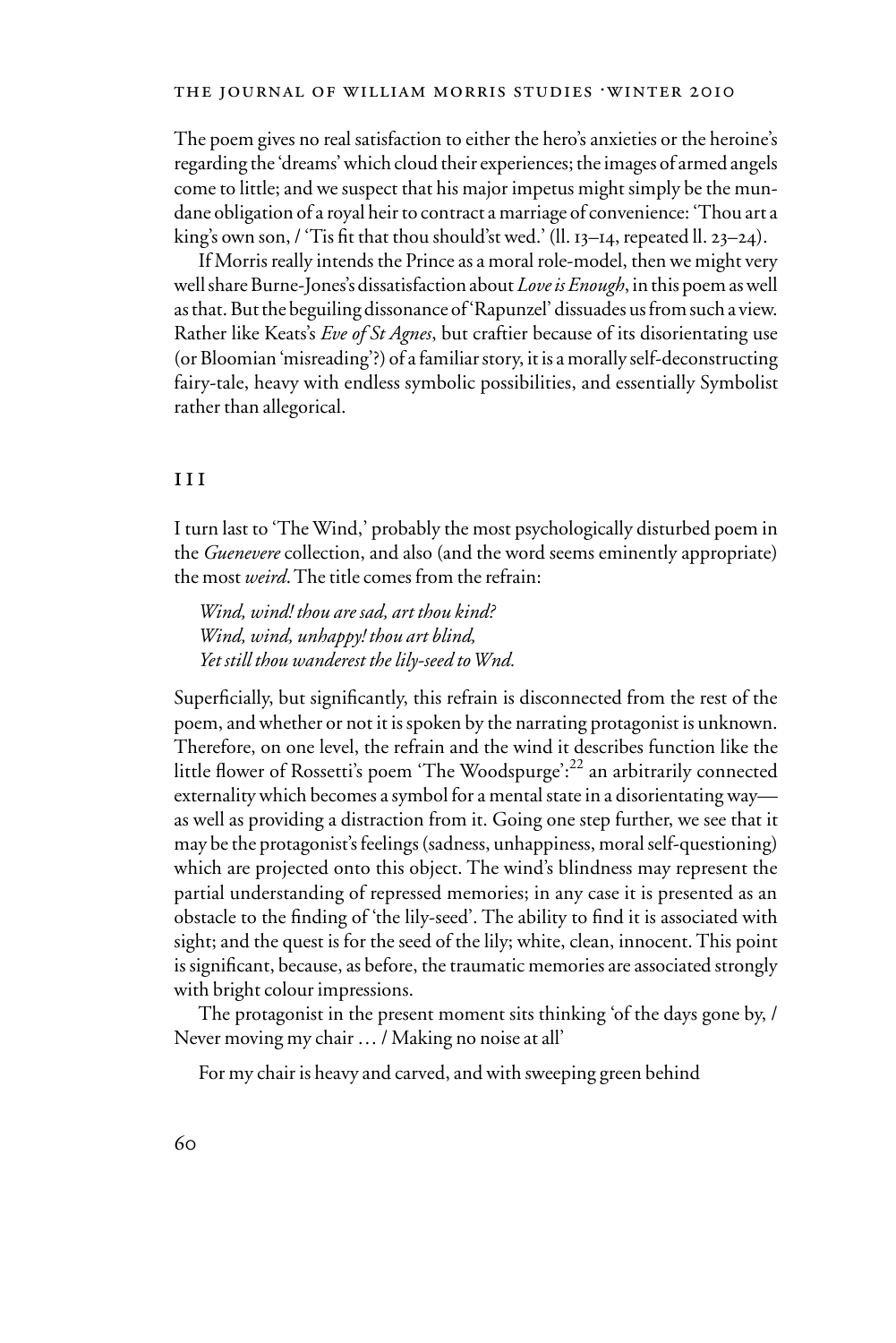It is hung, and the dragons thereon grin out in the gusts of the wind; On its folds an orange lies, with a deep gash cut in the rind. … If I move my chair it will scream, and the orange will roll out far, And the faint yellow juice ooze out like blood from a wizard's jar; And the dogs will howl for those who went last month to the war.

(ll. 10–18)

At first sight even the basic, static scene conjured in the early part of the poem is utterly incomprehensible. What is this gashed orange balancing in the back of the speaker's chair? Are we to imagine it as real (for that is how it is ostensibly presented), or is it embroidered (Florence Boos thinks it most likely to be depicted on a tapestry hanging behind the chair, rather than part of it), $23$  or could it be carved in the back of the chair? In fact, the enigmatic orange works in a similar manner to the refrain, as an objective symbol, acting as a trigger to memory, and of superficially obscure relevance. But the memory/hallucination which it helps to recall/summon is one of death, and possibly rape (ll. 34–78). The speaker stands on a hilltop with 'Margaret'.

I held to her long bare arms, but she shudder'd away from me While the flush went out of her face as her head fell back on a tree, And a spasm caught her mouth, fearful for me to see … (ll. 40–42)

When, avoiding the protagonist's embrace, 'Margaret' strikes her head on a tree, the speaker thinks all is well, and claims that 'she kiss'd me on the brow' (l. 49) and 'spread her arms out wide while I went down below' (l. 51). This could plainly be read erotically. He then collects daffodils and piles them on top of her, and eventually, realising that she remains silent and still, removes them: 'Alas! Alas! there was blood on the very quiet breast …' (l. 76).

We can now see, at least in part, the events which the speaker seems to associate with the threat of the orange falling and oozing blood, and of the chair screaming. The scream is self-explanatory, but the orange, too, begins to betray its relevance. The sphere with its oozing gash recalls Margaret's head, struck (apparently fatally) on the tree. The juice leaking from inside may represent repressed memories escaping control; and the juice is yellow, like the colour of daffodils. Furthermore, as Helsinger has pointed out, the colour orange is a mix of yellow (daffodils) and red (blood), $^{24}$  thereby becoming a blended aesthetic symbol of the moment when the speaker 'grew hollow with pain' (l. 71), revealing blood beneath the daffodils he removes. One might say that the objective impression  $(i.e. colour)$  fills, or acts as a mnemonic substitute for, that interior hollowness. I would add that, originally, the image of the orange produces both 'yellow juice' and the comparison with 'blood,' so that from the outset, light from the orange is decomposed into its constituent primary colours.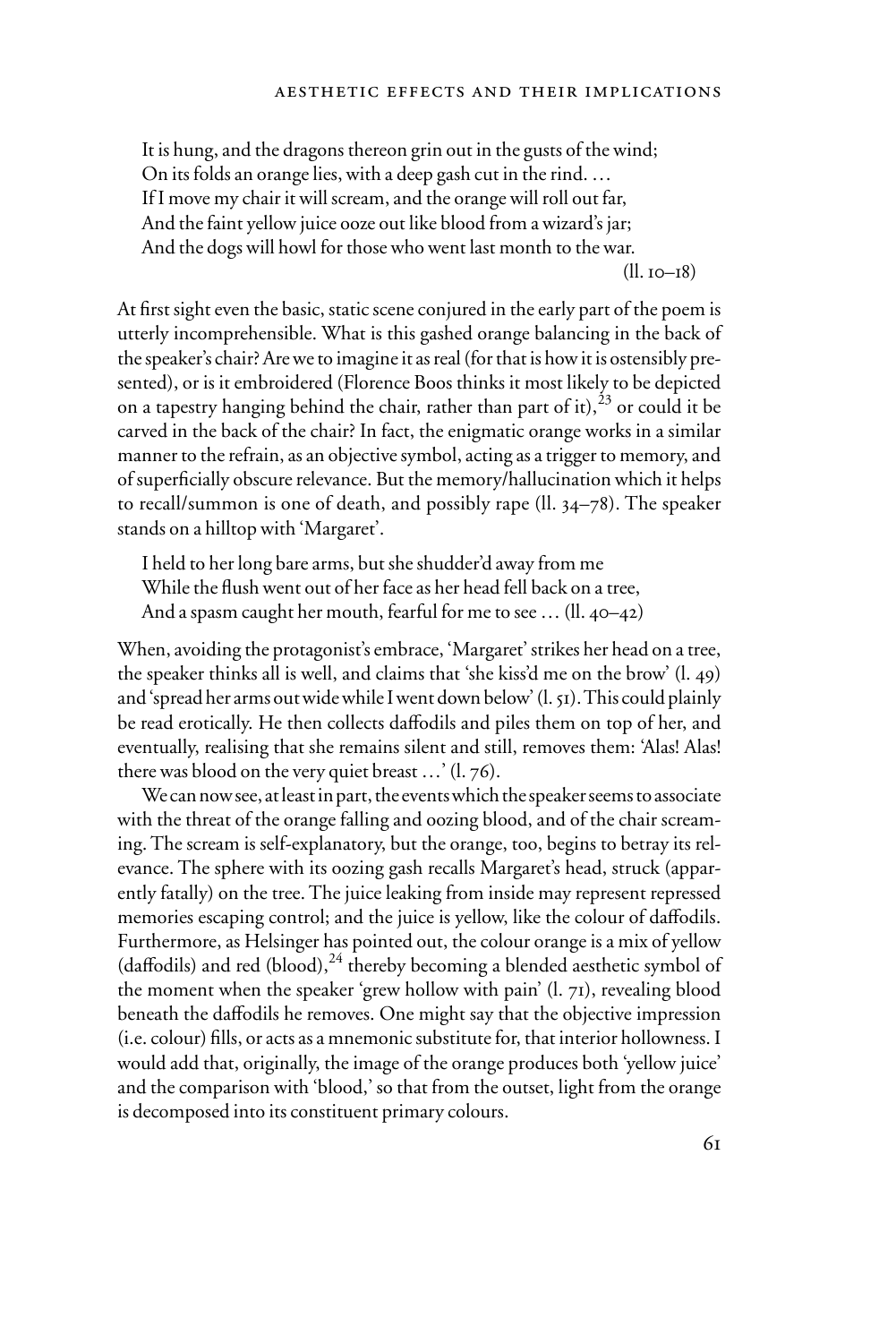The poem seems deliberately and calculatedly *weird*; its discontinuities of thought are compelling. The long hexameter lines, mostly with a middle caesura, but open at times to a non-stop reading which captures a kind of panic of evasion, modulate to a rapid replaying of events perhaps *rather* evaded. 'The Wind,' however, may not be without its portion of social anxieties. We may infer that the speaker's mental state has caused him to withdraw from society and what we might call *useful toil*. He 'used to paint' the shields of warriors. His occupation was thus of an artistic nature, and, for Morris, or for Ruskin, ideally a manifestation of 'Useful Work', and productive of the 'pleasure in labour' and 'the hallowing of labour by art' which Morris, in Ruskin's wake, advocates throughout his work.<sup>25</sup> Yet the protagonist remains, instead, alone, unproductive, and unhappy, afflicted by guilt. Boos speculates:

Was it a mark of the speaker's disorientation that he did not or could not rejoin his fellows in war? Does he belatedly abhor the war's destruction, and his complicity in it? Is he haunted because he too is guilty, or simply distraught by the loss of everyone he had loved?<sup>26</sup>

All of these possibilities are plausible, and merely suggest what was already clear: that the poem is profoundly ambiguous. But in the context of my present reading, it seems to me that this is a guilt of unmet obligation, manifested as a paranoid fear of 'the ghosts of those that had gone to the war' (l. 81). We may infer that the speaker should also have gone to the war, and that this may lie at the root of his guilt. We do not know if the 'war' in which these men have died has been just or unjust, though the closing reference to 'Olaf, king and saint' would appear to link assertive, warlike action with moral calibre, as might also the allusion to Joan of Arc in 'Rapunzel.' 'The Wind', but for one last refrain, ends with the vision of these ghosts, with the 'colours … all grown faint' (l. 83) on their arms colourlessness once again associated with death. On this score, Isobel Armstrong echoes E. P. Thompson's arguments about aesthetic intensity as a form of protest against drabness; for she remarks that the 'heraldic colours' on the ghosts' arms

once painted by the dreamer, but now 'faint', and thus unreadable, are the antithesis of the brilliant and hallucinatory colour of objects at the start of the poem. Nevertheless, they are complementary, for a brilliant and fantastic intensity is one of the needs of the consciousness experiencing the faded sense of lack and numbness  $\ldots^{27}$ 

I return to the enigmatic orange, which may possess further symbolic or associative consequences. Fruit, as a recurring image in Morris's work, intimates abundance, and a 'benign' nature, able to be enjoyed by humanity in an ideal society. Red House was deliberately built in an orchard; in 'Pomona', the 'ancient apple queen' is 'a hope unseen.'<sup>28</sup> The luxuriant growths of fruit in Morris's tex-62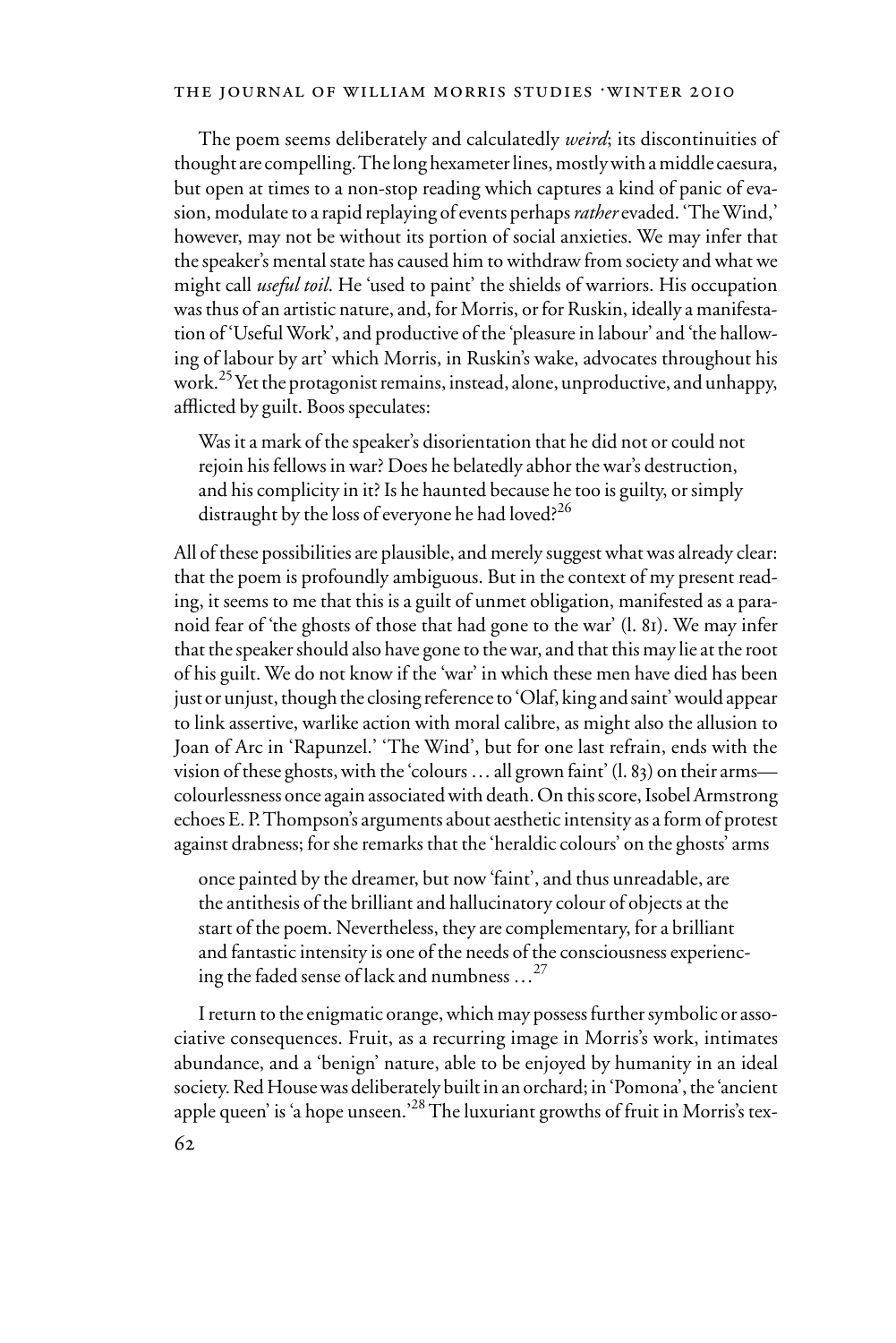tile and wallpaper designs equally suggest the fruitfulness and abundance to be enjoyed by a society fully adapted to nature. The 'red apples' in the second stanza of 'Golden Wings' help to conjure a setting of bounteous wholesomeness, and in Morris's painting *La Belle Iseult* (1858–59), golden fruit adorn the background tapestry, and bright oranges lie in a bowl on the queen's bed-side table, closely matching the burnished gold of her belt and buttons, and the flowers she wears in her hair. Oranges seem to be associated with gold, and thus expressive of nature's bounty.

We find the orange resting among folds of 'sweeping green,' presumably fabric, the colour combination suggesting, of course, an orange tree, here awkwardly recreated artificially. But the greenery is hostile, decorated with grinning dragons, and the orange is spoiled, gashed through the 'rind'. Still, the connection between the interior and natural world outside is compounded by the fact that the green fabric is rustled by 'gusts of the wind,' even inside the house; and when the memory or dream begins, the 'blue roof' parts to show 'blue sky' (ll. 26–27). Even in the psychological move into nature and the outdoors, the artificial is still present in the 'painted book' which Margaret holds (l. 34). When the moment of violence comes, it is a 'tree' upon which Margaret strikes her head (l. 41).

Though the poem resists decisive moral interpretation, these details help to create a sense of a dysfunctional relationship with nature. The protagonist has seemingly committed a violence (his wearing of 'mail' [l. 43] and simile of Margaret's hair as 'like a gold flag over a sail'  $[1, 45]$ , implying either war or commerce, emphasises such a feeling of aggression or imperialist superiority), but he projects the blame for it onto nature: the tree, the flowers, the natural associations. Intensity of colour in this poem thus refers both to nature as fundamentally benevolent and vivid, *and* to the tension and disturbance which it provokes in the protagonist; so the intensity functions both, implicitly, as a celebratory liveliness (Thompson's youthful vigour of protest) *and* as Helsinger's sign of agitation and disorder. Since Margaret's hair is golden, she too is linked with abundance, as are the heaps of golden daffodils. The protagonist kills both.

Remembering this, he leaps up, causing the orange to fall, gashed and unhealthy, from the figurative tree of the chair's green folds. This action invites biblical associations of the anxiety of picking fruit, disrupting humanity's prelapsarian accord with paradisal nature. As his unhealthy relationship with the natural world thus reaches its representational pinnacle, the ghosts enter, and as in 'Rapunzel,' the ending is ambivalent. We may imagine the war as just or unjust, a duty or a crime, as Boos implies in her speculations about the nature of the protagonist's guilt. The speaker, though, recognises the 'arms' he 'used to paint' (l. 82), which brings his labour into line with Morris's crafting and decoration of functional objects, and reminds us of the importance for the artist of an appropriate attitude to nature, which Victorian writers such as Ruskin and Morris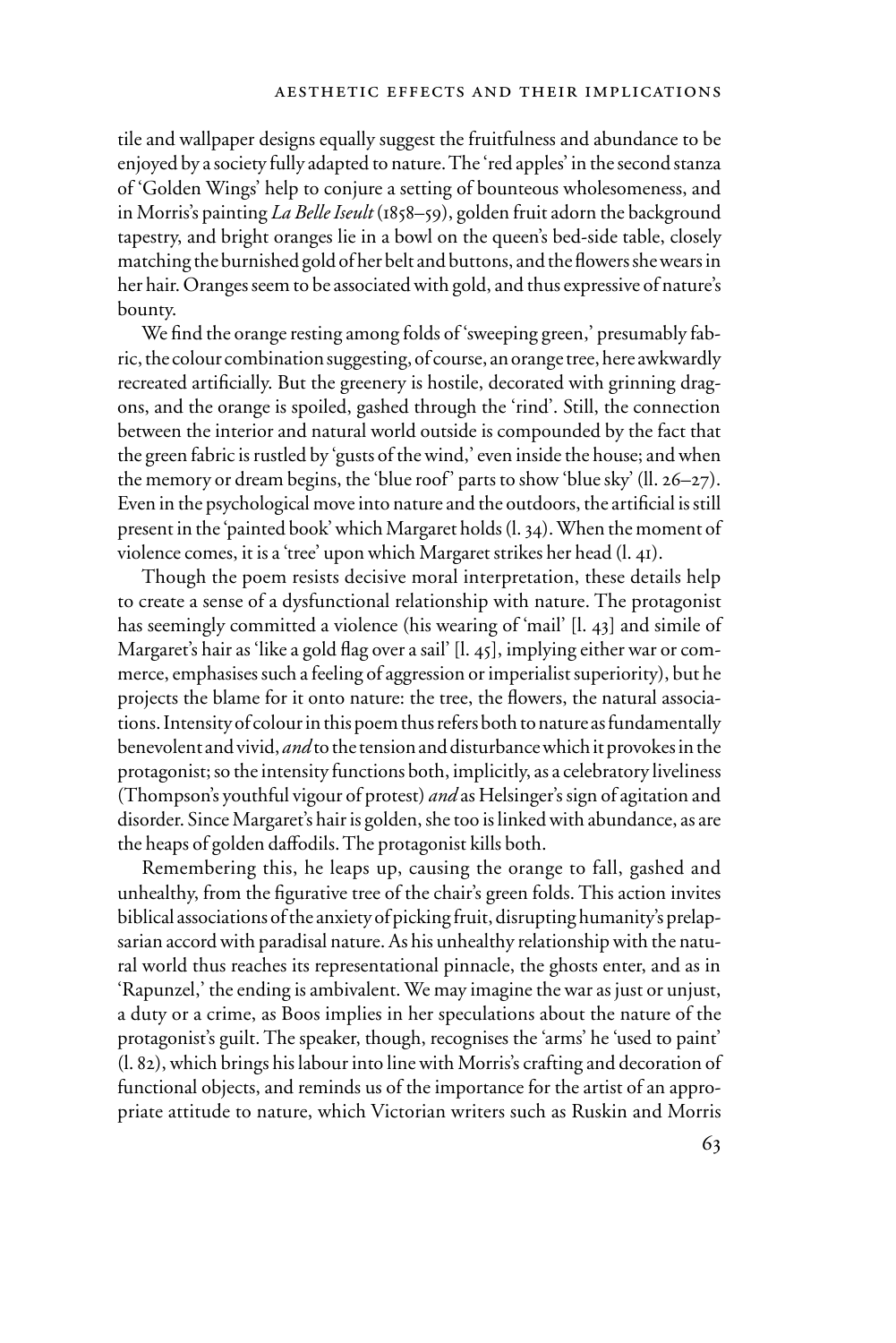stressed. Thus the protagonist's observation that 'the colours were all grown faint' (l. 83) might imply not only ghostliness, but the troubling sickness which has arisen in his broken or perverted affinity with nature and society, resultant, it would seem, from a too voracious and indulgent attitude to the abundance which can exist between them.

# NOTES

- 1. William Morris, *The Defence of Guenevere and Other Poems*. London: Bell and Daldy, 1858, 248 pp. Hereafter *Guenevere*. Line references as printed in Cecil Y. Lang, ed, *The Pre-Raphaelites and Their Circle*. 2nd edn, revised, Chicago and London: University of Chicago Press, 1975, pp. 161–278.
- 2. Peter Faulkner, ed, *William Morris: The Critical Heritage*, London and Boston: Routledge & Kegan Paul, 1973, pp. 79–92. Subsequently Faulkner.
- 3. Walter Pater, *The Renaissance*, ed. Adam Phillips, Oxford: Oxford University Press, 1986, repr. 1998, (first published 1873), p. 47.
- 4. Walter Pater, *Appreciations*, Library Edn. London: Macmillan, 1920, (first published 1889), p. 246.
- 5. Faulkner, *Critical Heritage*, p. 91.
- 6. Paul Thompson, *The Work of William Morris.* Oxford: Oxford University Press, 1991, repr. 1994 (first published 1967), pp. 185–86.
- 7. J. W. Mackail, *The Life of William Morris*, Oxford: Oxford University Press, 1950, (first published 1899), p. 136.
- 8. Georgiana Burne-Jones, *Memorials of Edward Burne-Jones*, 2nd edn, London: Macmillan, 1906 (first published 1904), Vol. II, p. 265.
- 9. May Morris, ed, *The Collected Works of William Morris*, London: Longmans, Green & Company, 1910–15, Vol. XXII, p. 76. (Hereafter *CW*)
- 10. Fiona MacCarthy, *William Morris,* London: Faber and Faber, 1994, p. 147.
- 11. E. P. Thompson, *William Morris: Romantic to Revolutionary*, London: Merlin Press, 1996, pp. 65–86. Subsequently E. P. Thompson.
- 12. Elizabeth Helsinger, *Poetry and the Pre-Raphaelite Arts*, New Haven: Yale University Press, 2008, pp. 55–59 and Ch. 3, *passim*, pp. 67, 66 and 70. Subsequently Helsinger.
- 13. Isobel Armstrong, *Victorian Poetry*, London: Routledge, 1993, p. 236. Subsequently Armstrong.
- 14. D.G. Rossetti, *Collected Poetry and Prose*, ed. Jerome McGann, New Haven: Yale University Press, 2003, p. 177.
- 15. E. P. Thompson, pp. 71, 81, 78, 79.
- 16. Christopher Ricks, ed, *The Poems of Tennyson*, 2nd edn, Vol. 1. London: Longman, 1987, pp. 387–95 (p. 391).